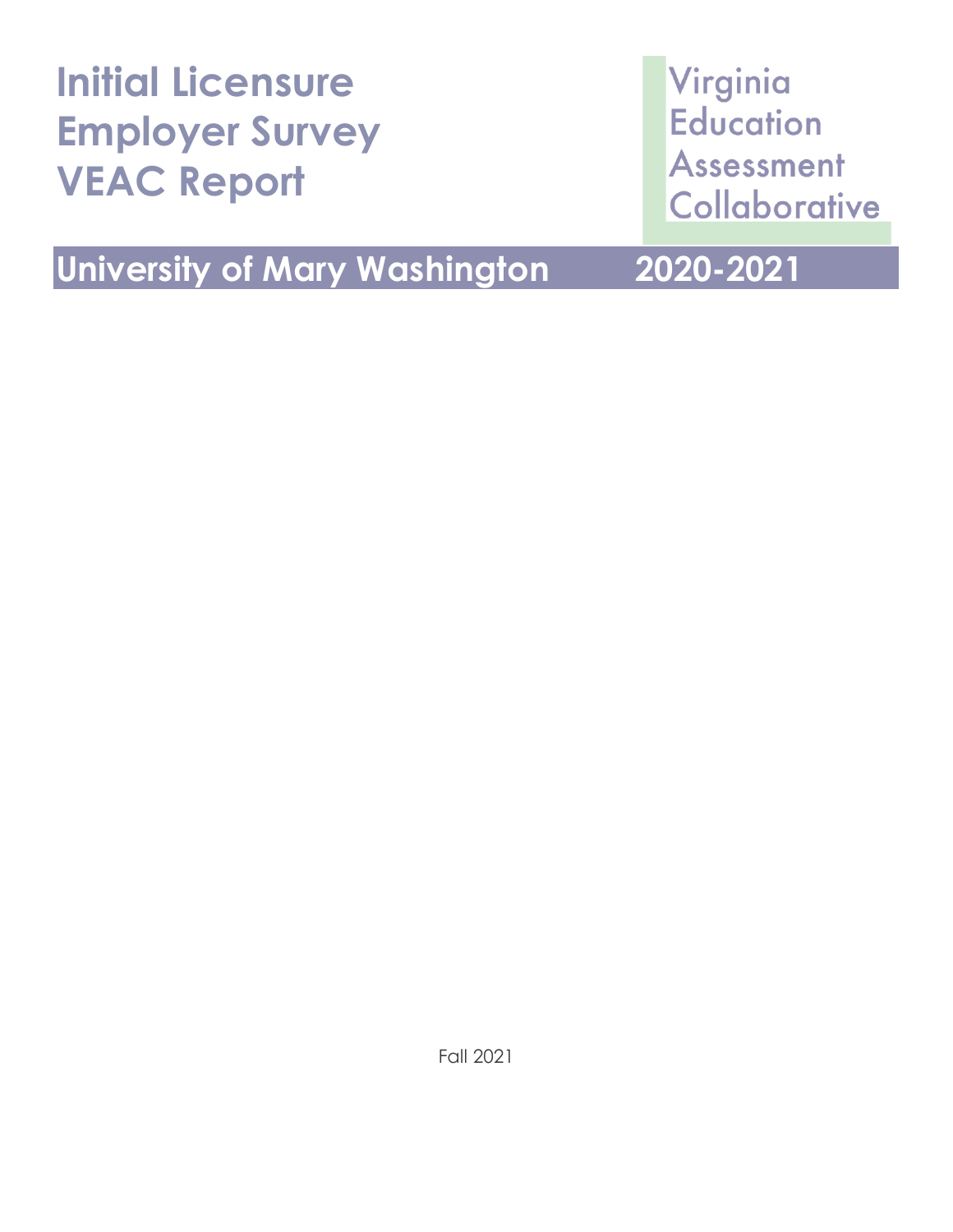## **Virginia Education Assessment Collaborative**

The Virginia Education Assessment Collaborative (VEAC) is a growing partnership between Educator Preparation Programs (EPP) in the Commonwealth of Virginia. Our purpose is to provide a centralized assessment structure for Virginia EPPs that standardizes and reduces the complexity of data collection for both the Virginia Department of Education (VDOE) and the Council for the Accreditation of Educator Preparation (CAEP).

## **VEAC Steering Committee**

### **Chairs:**

Mandy Turner – University of Virginia Joel Hanel – University of Richmond

### **Communications:**

Adrienne Sullivan – George Mason University

### **Committee Leadership:**

Maggie Barber – Old Dominion University Matt Grimes – Radford University Alphonso Sealey – James Madison University Jillian McGraw - University of Virginia Amy Thelk – James Madison University Angie Wetzel – Virginia Commonwealth University

## **Data Collection Process**

VEAC partners submitted contact information for program completers to VEAC in January 2021. Initial recruitment for the survey was conducted on April 2, 2021 and was open with reminders through August 19, 2021.

## **Survey Response Rates**

For our 2020-2021 cycle, VEAC fielded the Employer Survey to employers of completers from 27 EPP Initial Standard 4 partners.

Upon closing the survey in April 2021, VEAC collected 1,405 complete and partial responses (40% response rate).

For University of Mary Washington, the EPP had a 45% response rate on the VEAC Employer Survey based on the total number of contacts submitted to VEAC minus the number of failed/bounced emails.

This year, VEAC has provided EPP partners access to a responsive dashboard to view wholistic data from the 2020-2021 VEAC cycle found on our website – [www.projectveac.org.](http://www.projectveac.org/)

*Quality Assurance System Updates: The response rate for the EPP was 45%. The EPP has identified this as an area for growth. To help address survey response rates for the next cycle (2021-2022 academic year), the EPP Quality Assurance System has been updated to strengthen the capturing of completer contact information. Updated contact information for completers is now being captured in December and May via the UMW Completer Form and completer compliance is being tracked.*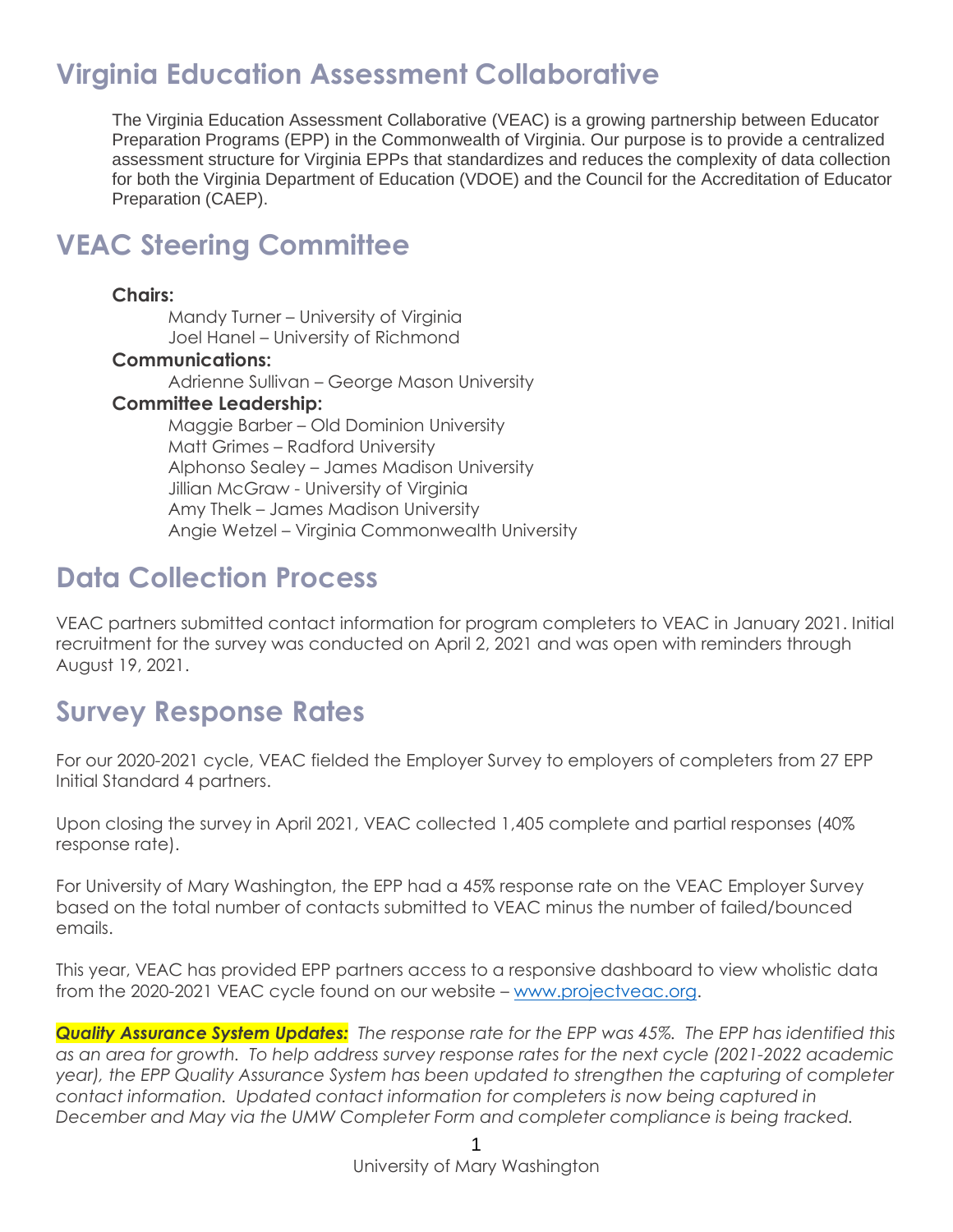# **Overall Program Satisfaction**

This section addresses the overall readiness item in the VEAC employer survey. Specifically, the item asks employers, "Based on your experiences with this teacher, what best describes the extent to which they were ready to meet the needs of students in your school?" Respondent employers could respond "Fully ready (able to have an immediate impact on student learning), Mostly ready (able to successfully meet the needs of most students," "Moderately ready (in order to be successful, needed additional training, support, and coaching beyond what is typically provided to beginning teachers)," "Minimally ready (limited success meeting the needs of students and improving outcomes even with additional supports)" or "Not ready (unable to meet the needs of students even with additional supports)." On this overall satisfaction item, there were 1,338 responses collected.

To find the average overall satisfaction, responses are coded, from 1 to 5. Higher values indicate more satisfaction, and lower values indicate more dissatisfaction. Table 1 provides descriptive statistics on this scaled version of the overall satisfaction item.

|--|

|                                     | Mean | Standard<br><b>Deviation</b> | Standard<br>Error | Lower 95%<br>CI from<br>Mean | Upper 95%<br>CI from<br>Mean | $\mathbb N$ |
|-------------------------------------|------|------------------------------|-------------------|------------------------------|------------------------------|-------------|
| University of<br>Mary<br>Washington | 4.52 | .58                          | 0.08              | 4.35                         | 4.69                         | 46          |
| AII VEAC                            | 4.52 | .72                          | 0.02              | 4.48                         | 4.55                         | 1,338       |

### **Item ranges from 1 - 5**

*Overall Findings: The EPP is currently on par with other institutions administering the VEAC survey.*

## **Completer Satisfaction on VUPS/InTASC**

### **Table 2: Tagged VUPS/InTASC Survey Items**

Please rate the UMW Completer's performance on each of the following:

| <b>Item</b>                                                                                                                                                             | <b>EPP Mean</b> | EPP <sub>N</sub> | <b>VEAC</b><br>Mean | <b>VEAC</b><br>Mean - 95%<br><b>CI</b> | <b>VEAC</b><br>Mean $+$<br>95% CI | <b>VEAC</b><br>N |
|-------------------------------------------------------------------------------------------------------------------------------------------------------------------------|-----------------|------------------|---------------------|----------------------------------------|-----------------------------------|------------------|
| A: Demonstrates an<br>understanding of the<br>curriculum, subject content,<br>and the developmental needs<br>of students by providing<br>relevant learning experiences. | 3.35            | 46               | 3.37                | 3.34                                   | 3.40                              | 1,328            |
| B: Plans using state<br>standards, the school's<br>curriculum, effective<br>strategies, resources, and data<br>to meet the needs of all<br>students.                    | 3.41            | 46               | 3.35                | 3.32                                   | 3.38                              | 1,326            |
| C: Effectively engages<br>students in learning by using a                                                                                                               | 3.30            | 46               | 3.36                | 3.33                                   | 3.40                              | 1,328            |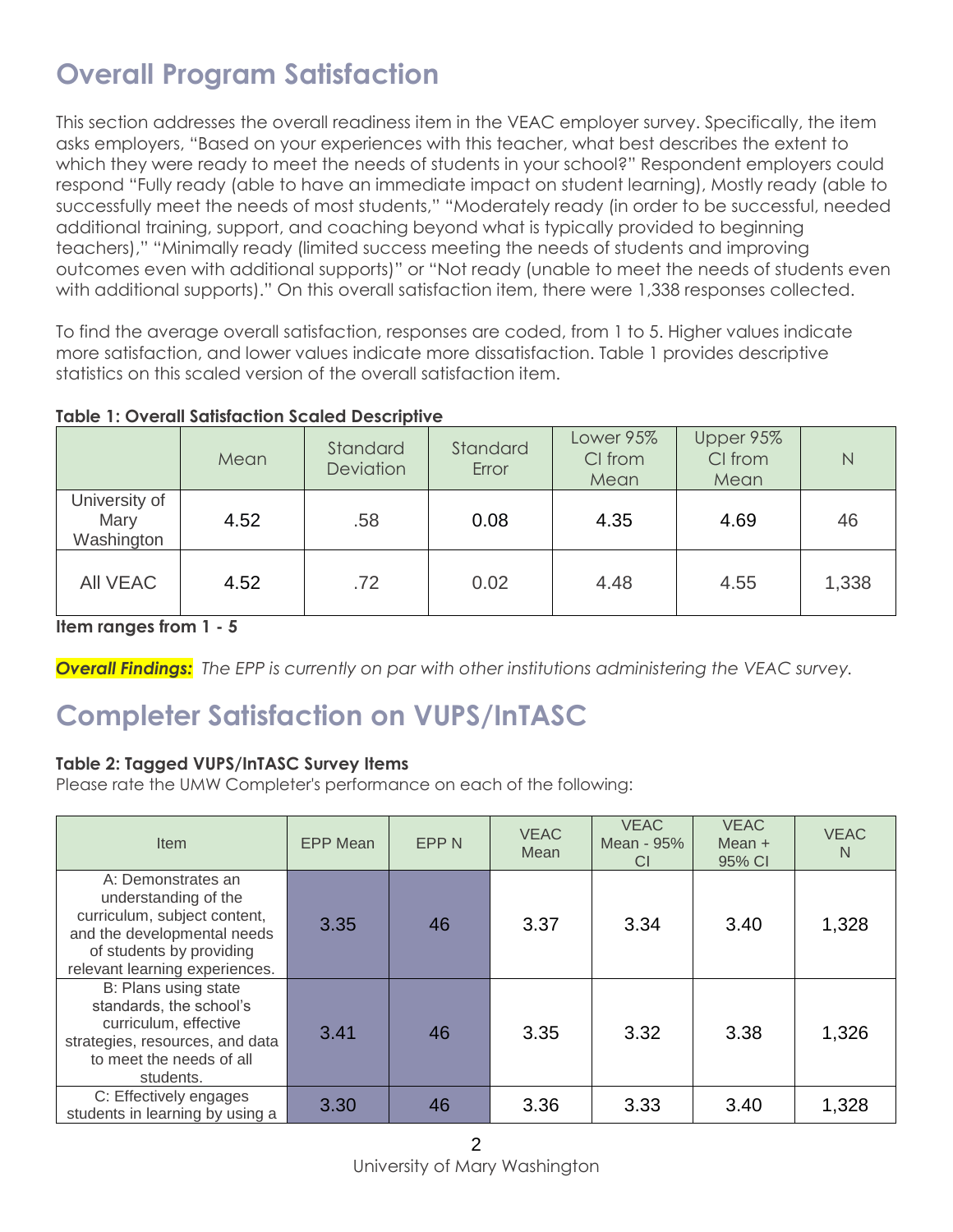| variety of instructional<br>strategies in order to meet<br>individual learning needs.                                                                                                                                                                                |                           |             |                     |                                        |                                 |                             |
|----------------------------------------------------------------------------------------------------------------------------------------------------------------------------------------------------------------------------------------------------------------------|---------------------------|-------------|---------------------|----------------------------------------|---------------------------------|-----------------------------|
| D: Systematically gathers,<br>analyzes, and uses all relevant<br>data to measure student<br>academic progress, guide<br>instructional content and<br>delivery methods, and provide<br>timely feedback to both<br>students and parents<br>throughout the school year. | 3.26                      | 46          | 3.22                | 3.19                                   | 3.26                            | 1,321                       |
| E: Uses resources, routines,<br>and procedures to provide a<br>respectful, positive, safe,<br>student centered environment<br>that is conducive to learning.                                                                                                         | 3.39                      | 46          | 3.44                | 3.40                                   | 3.47                            | 1,330                       |
| F: Maintains a commitment to<br>professional ethics,<br>communicates effectively, and<br>takes responsibility for and<br>participates in professional<br>growth that results in<br>enhanced student learning.                                                        | 3.46                      | 46          | 3.48                | 3.44                                   | 3.51                            | 1,330                       |
| G: Work results in acceptable,<br>measurable, and appropriate<br>student academic progress.                                                                                                                                                                          | 3.35                      | 46          | 3.32                | 3.28                                   | 3.35                            | 1,324                       |
|                                                                                                                                                                                                                                                                      |                           |             |                     |                                        |                                 |                             |
| Item                                                                                                                                                                                                                                                                 | <b>EPP</b><br><b>Mean</b> | <b>EPPN</b> | <b>VEAC</b><br>Mean | <b>VEAC</b><br>Mean - 95%<br><b>CI</b> | <b>VEAC</b><br>Mean +<br>95% CI | <b>VEAC</b><br>$\mathsf{N}$ |
| H: Selects technologies,<br>informed by research, to<br>promote learning for all<br>students.                                                                                                                                                                        | 3.33                      | 46          | 3.37                | 3.34                                   | 3.40                            | 1,325                       |
| I: Integrates technology into<br>instructional materials.                                                                                                                                                                                                            | 3.46                      | 46          | 3.44                | 3.41                                   | 3.47                            | 1,327                       |
| J: Brings multiple perspectives<br>to instruction, including the<br>learners' personal, family, and<br>community experiences /<br>norms.                                                                                                                             | 3.28                      | 46          | 3.32                | 3.28                                   | 3.35                            | 1,321                       |
| K: Integrates diverse language<br>and cultures into instruction to<br>promote the value of<br>multilingual / multicultural<br>perspectives                                                                                                                           | 3.18                      | 44          | 3.25                | 3.22                                   | 3.28                            | 1,272                       |
| L: Collaborates with the<br>learning community to meet<br>the needs of all learners and<br>contribute to a supportive<br>culture.                                                                                                                                    | 3.41                      | 46          | 3.40                | 3.37                                   | 3.43                            | 1,328                       |
| M: Uses assessment results to<br>inform and adjust practice.                                                                                                                                                                                                         | 3.30                      | 46          | 3.29                | 3.25                                   | 3.32                            | 1,321                       |

**Items range from 1-4**